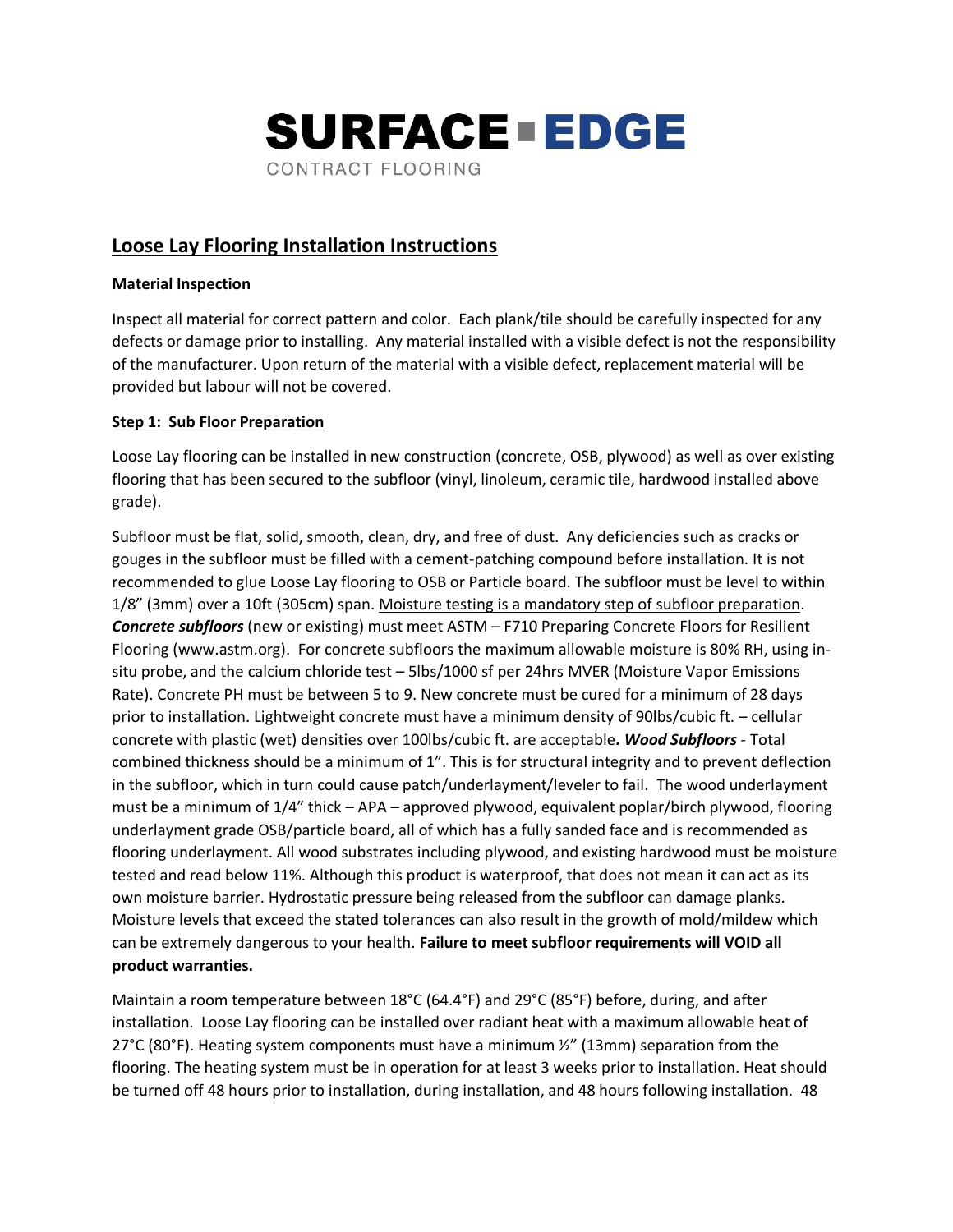hours after installation is complete, the heat can be gradually increased in 5°F increments until it reaches the desired temperature. Skim coat ceramic tile grout lines with a floor-leveling compound before installation. Latex floor primer can be used over concrete and wood subfloors. Primer can provide additional bonding for approved adhesives and double faced tape.

### **Do NOT Install Over**

-Multiple layers of previous flooring -Cushion backed resilient flooring -Subfloor that has been abated or contains alkali

The use sound deadening underlayment is not recommended. We recommend you contact the underlayment manufacturer to determine if their product is suitable for this type of flooring. All flooring failures that occur when an underlayment is used are the responsibility of the underlayment manufacturer.

# **Step 2: Getting Ready for Installation**

Loose lay flooring must be acclimated to room temperature between 18°C (64.4°F) and 29°C (85°F) for 48 hours prior to installation. To ensure best results, remove the top of the carton allowing airflow into the carton, but do not remove product from box.

Measure room to ensure the length and width of your first row of planks is within tolerance – keeping in mind that the starting/ending row planks must be a least 2" wide. If this cannot be achieved when starting with a full plank, the first row must be cut to accommodate the last row.

Planks running perpendicular to perimeter walls must be a minimum of 6" long. It is recommended that cut planks are joined factory end to factory end with the cut side facing a perimeter wall.

# **Step 3: Choose Your Installation Method**

#### *Perimeter Lock Method*

Suitable for residential applications (see installation guide below for more details). Recommended adhesives are Wolf Grip Premium Adhesive (WLF1000), DriTac 5900, Armstrong S-295 or Armstrong S-995. Double faced tape can be used in small rooms.

# *Full Spread Method*

Suitable for all installation types. Required for commercial applications. Recommended adhesives are Wolf Grip Premium Adhesive (WLF1000), DriTac 5900, Armstrong S-295 (Residential) or Armstrong S-995 (Commercial).

#### **Step 4: Time for Start Installing**

Tools required: Utility Knife / Straight Edge / Measuring Tape

1. Perimeter Lock Method (P.L.M.)

Following the adhesive manufacturer's application requirements, apply a 6-10" strip of adhesive around the perimeter of the room. Place your first row on top of the adhesive ensuring the planks are tight to corner and adjoining walls. Roll the planks into the adhesive with a hand roller to ensure proper bond.